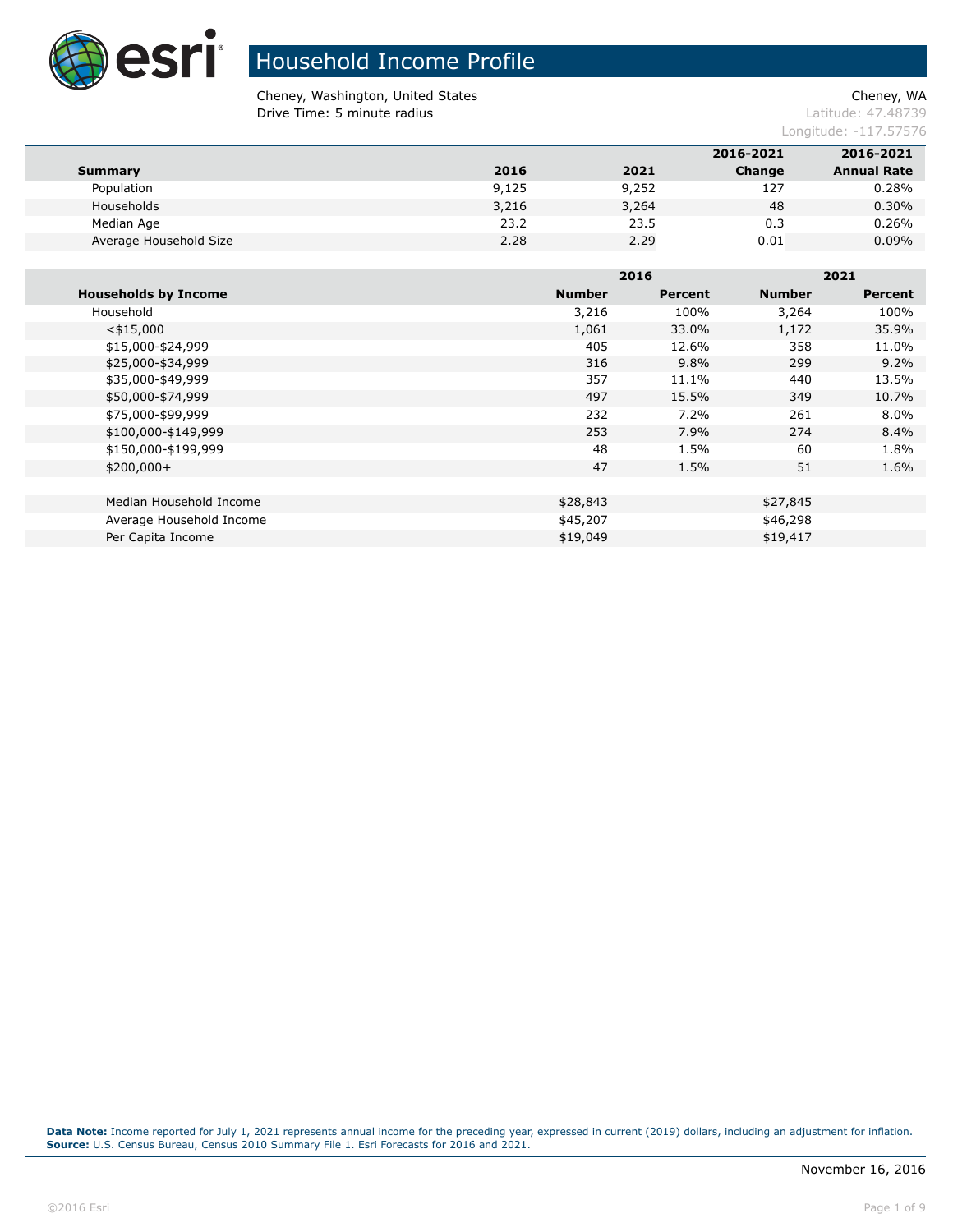

Cheney, Washington, United States Cheney, WA **Drive Time: 5 minute radius Contract Contract Contract Contract Contract Contract Contract Contract Contract Contract Contract Contract Contract Contract Contract Contract Contract Contract Contract Contract Contract Co** 

Longitude: -117.57576

| 2016 Households by Income and Age of Householder |                       |          |           |                             |           |                |                |                |  |
|--------------------------------------------------|-----------------------|----------|-----------|-----------------------------|-----------|----------------|----------------|----------------|--|
|                                                  |                       | $25$     | $25 - 34$ | $35 - 44$                   | $45 - 54$ | $55 - 64$      | 65-74          | $75+$          |  |
|                                                  | HH Income Base        | 1,174    | 574       | 324                         | 325       | 344            | 270            | 204            |  |
|                                                  |                       |          |           |                             |           |                |                |                |  |
|                                                  | $<$ \$15,000          | 559      | 164       | 75                          | 62        | 80             | 56             | 64             |  |
|                                                  | \$15,000-\$24,999     | 165      | 67        | 32                          | 25        | 31             | 39             | 47             |  |
|                                                  | \$25,000-\$34,999     | 125      | 58        | 28                          | 22        | 25             | 32             | 26             |  |
|                                                  | \$35,000-\$49,999     | 124      | 64        | 39                          | 31        | 34             | 41             | 24             |  |
|                                                  | \$50,000-\$74,999     | 112      | 108       | 60                          | 67        | 72             | 50             | 28             |  |
|                                                  | \$75,000-\$99,999     | 30       | 43        | 33                          | 51        | 46             | 21             | $\overline{7}$ |  |
|                                                  | \$100,000-\$149,999   | 40       | 54        | 44                          | 47        | 42             | 21             | 5              |  |
|                                                  | \$150,000-\$199,999   | 9        | 10        | $\overline{7}$              | 10        | $\overline{7}$ | $\overline{4}$ | $\overline{2}$ |  |
|                                                  | $$200,000+$           | 9        | 8         | $\overline{7}$              | 9         | 8              | 5              | 1              |  |
|                                                  |                       |          |           |                             |           |                |                |                |  |
|                                                  | Median HH Income      | \$16,165 | \$34,778  | \$44,615                    | \$56,040  | \$50,553       | \$37,046       | \$22,276       |  |
|                                                  | Average HH Income     | \$30,147 | \$48,849  | \$58,632                    | \$66,841  | \$60,060       | \$50,832       | \$33,572       |  |
|                                                  |                       |          |           | <b>Percent Distribution</b> |           |                |                |                |  |
|                                                  |                       | $25$     | $25 - 34$ | $35 - 44$                   | $45 - 54$ | $55 - 64$      | 65-74          | $75+$          |  |
|                                                  | <b>HH Income Base</b> | 100%     | 100%      | 100%                        | 100%      | 100%           | 100%           | 100%           |  |
|                                                  |                       |          |           |                             |           |                |                |                |  |
|                                                  | $<$ \$15,000          | 47.6%    | 28.6%     | 23.1%                       | 19.1%     | 23.3%          | 20.7%          | 31.4%          |  |
|                                                  | \$15,000-\$24,999     | 14.1%    | 11.7%     | 9.9%                        | 7.7%      | 9.0%           | 14.4%          | 23.0%          |  |
|                                                  | \$25,000-\$34,999     | 10.6%    | 10.1%     | 8.6%                        | 6.8%      | 7.3%           | 11.9%          | 12.7%          |  |
|                                                  | \$35,000-\$49,999     | 10.6%    | 11.1%     | 12.0%                       | 9.5%      | 9.9%           | 15.2%          | 11.8%          |  |
|                                                  | \$50,000-\$74,999     | 9.5%     | 18.8%     | 18.5%                       | 20.6%     | 20.9%          | 18.5%          | 13.7%          |  |
|                                                  | \$75,000-\$99,999     | 2.6%     | 7.5%      | 10.2%                       | 15.7%     | 13.4%          | 7.8%           | 3.4%           |  |
|                                                  | \$100,000-\$149,999   | 3.4%     | 9.4%      | 13.6%                       | 14.5%     | 12.2%          | 7.8%           | 2.5%           |  |
|                                                  | \$150,000-\$199,999   | 0.8%     | 1.7%      | 2.2%                        | 3.1%      | 2.0%           | 1.5%           | 1.0%           |  |
|                                                  | $$200,000+$           | 0.8%     | 1.4%      | 2.2%                        | 2.8%      | 2.3%           | 1.9%           | 0.5%           |  |
|                                                  |                       |          |           |                             |           |                |                |                |  |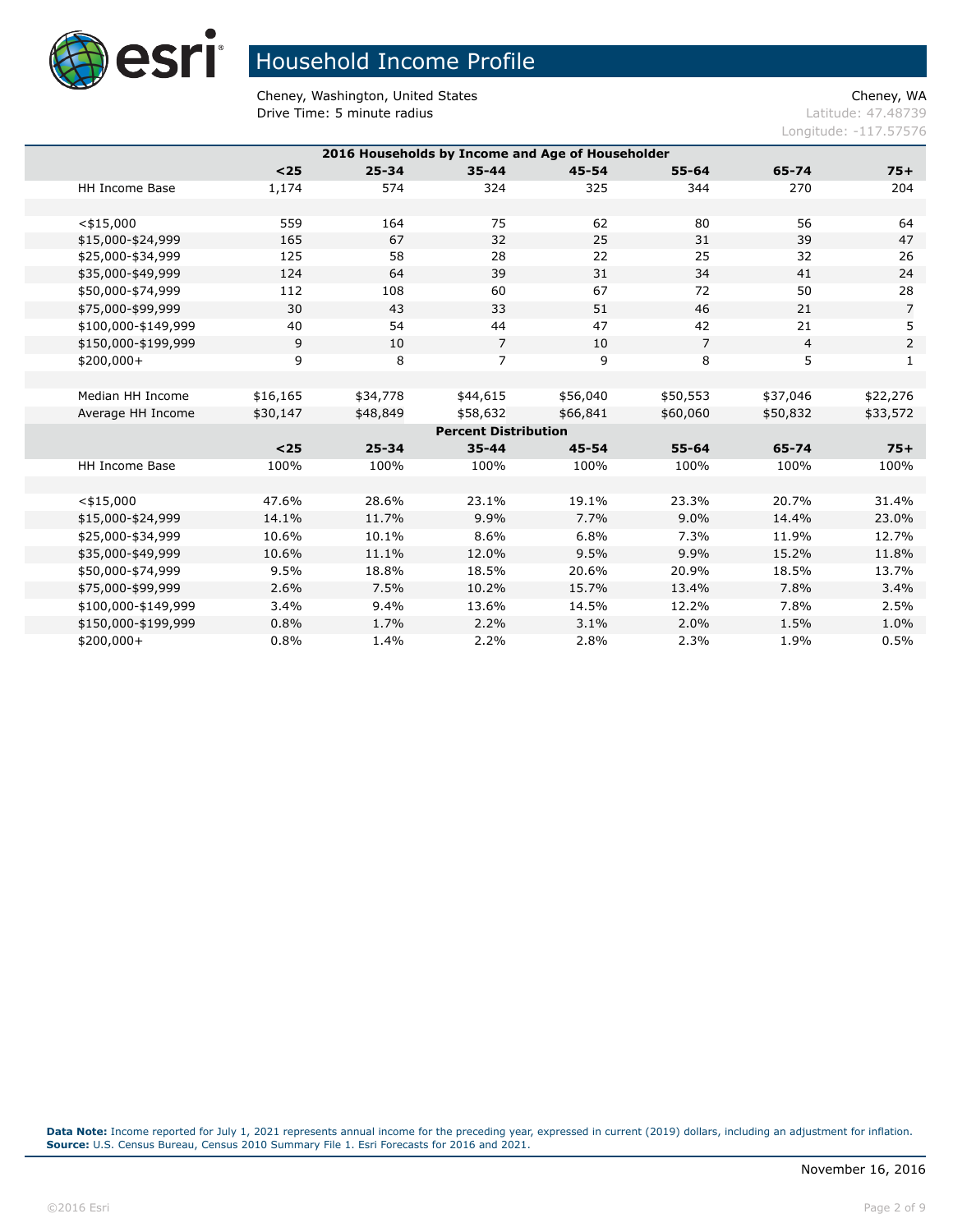

Cheney, Washington, United States Cheney, WA **Drive Time: 5 minute radius Contract Contract Contract Contract Contract Contract Contract Contract Contract Contract Contract Contract Contract Contract Contract Contract Contract Contract Contract Contract Contract Co** 

Longitude: -117.57576

|                |               |                  |                  |                                                 |                                                                      | $75+$          |  |  |
|----------------|---------------|------------------|------------------|-------------------------------------------------|----------------------------------------------------------------------|----------------|--|--|
|                |               |                  |                  |                                                 |                                                                      | 243            |  |  |
|                |               |                  |                  |                                                 |                                                                      |                |  |  |
| 561            | 204           | 89               | 65               | 90                                              | 77                                                                   | 85             |  |  |
| 120            | 72            | 28               | 17               | 27                                              | 39                                                                   | 54             |  |  |
| 100            | 65            | 28               | 19               | 24                                              | 33                                                                   | 28             |  |  |
| 143            | 88            | 46               | 35               | 39                                              | 54                                                                   | 34             |  |  |
| 66             | 83            | 44               | 43               | 51                                              | 39                                                                   | 22             |  |  |
| 28             | 56            | 38               | 52               | 52                                              | 27                                                                   | $\overline{9}$ |  |  |
| 40             | 67            | 47               | 45               | 45                                              | 24                                                                   | 6              |  |  |
| $\overline{7}$ | 14            | 8                | 13               | 8                                               | 6                                                                    | 3              |  |  |
| 9              | 10            | 8                | 9                | 9                                               | 5                                                                    | $\mathbf{1}$   |  |  |
|                |               |                  |                  |                                                 |                                                                      |                |  |  |
| \$14,358       | \$32,821      | \$41,324         | \$55,811         | \$46,400                                        | \$35,574                                                             | \$20,567       |  |  |
| \$29,714       | \$50,167      | \$59,997         | \$70,297         | \$61,880                                        | \$50,892                                                             | \$32,773       |  |  |
|                |               |                  |                  |                                                 |                                                                      |                |  |  |
| $<$ 25         | $25 - 34$     | $35 - 44$        | $45 - 54$        | $55 - 64$                                       | 65-74                                                                | $75+$          |  |  |
| 100%           | 100%          | 100%             | 100%             | 100%                                            | 100%                                                                 | 100%           |  |  |
|                |               |                  |                  |                                                 |                                                                      |                |  |  |
| 52.3%          | 30.9%         | 26.3%            | 21.7%            | 26.2%                                           | 25.2%                                                                | 35.0%          |  |  |
| 11.2%          | 10.9%         | 8.3%             | 5.7%             | 7.8%                                            | 12.7%                                                                | 22.2%          |  |  |
| 9.3%           | 9.8%          | 8.3%             | 6.4%             | 7.0%                                            | 10.8%                                                                | 11.5%          |  |  |
| 13.3%          | 13.3%         | 13.6%            | 11.7%            | 11.3%                                           | 17.6%                                                                | 14.0%          |  |  |
| 6.2%           | 12.6%         | 13.0%            | 14.4%            | 14.8%                                           | 12.7%                                                                | 9.1%           |  |  |
| 2.6%           | 8.5%          | 11.2%            | 17.4%            | 15.1%                                           | 8.8%                                                                 | 3.7%           |  |  |
| 3.7%           | 10.2%         | 13.9%            | 15.1%            | 13.1%                                           | 7.8%                                                                 | 2.5%           |  |  |
| 0.7%           | 2.1%          | 2.4%             | 4.3%             | 2.3%                                            | 2.0%                                                                 | 1.2%           |  |  |
| 0.8%           | 1.5%          | 2.4%             | 3.0%             | 2.6%                                            | 1.6%                                                                 | 0.4%           |  |  |
|                | $25$<br>1,073 | $25 - 34$<br>660 | $35 - 44$<br>338 | $45 - 54$<br>299<br><b>Percent Distribution</b> | 2021 Households by Income and Age of Householder<br>$55 - 64$<br>344 | 65-74<br>306   |  |  |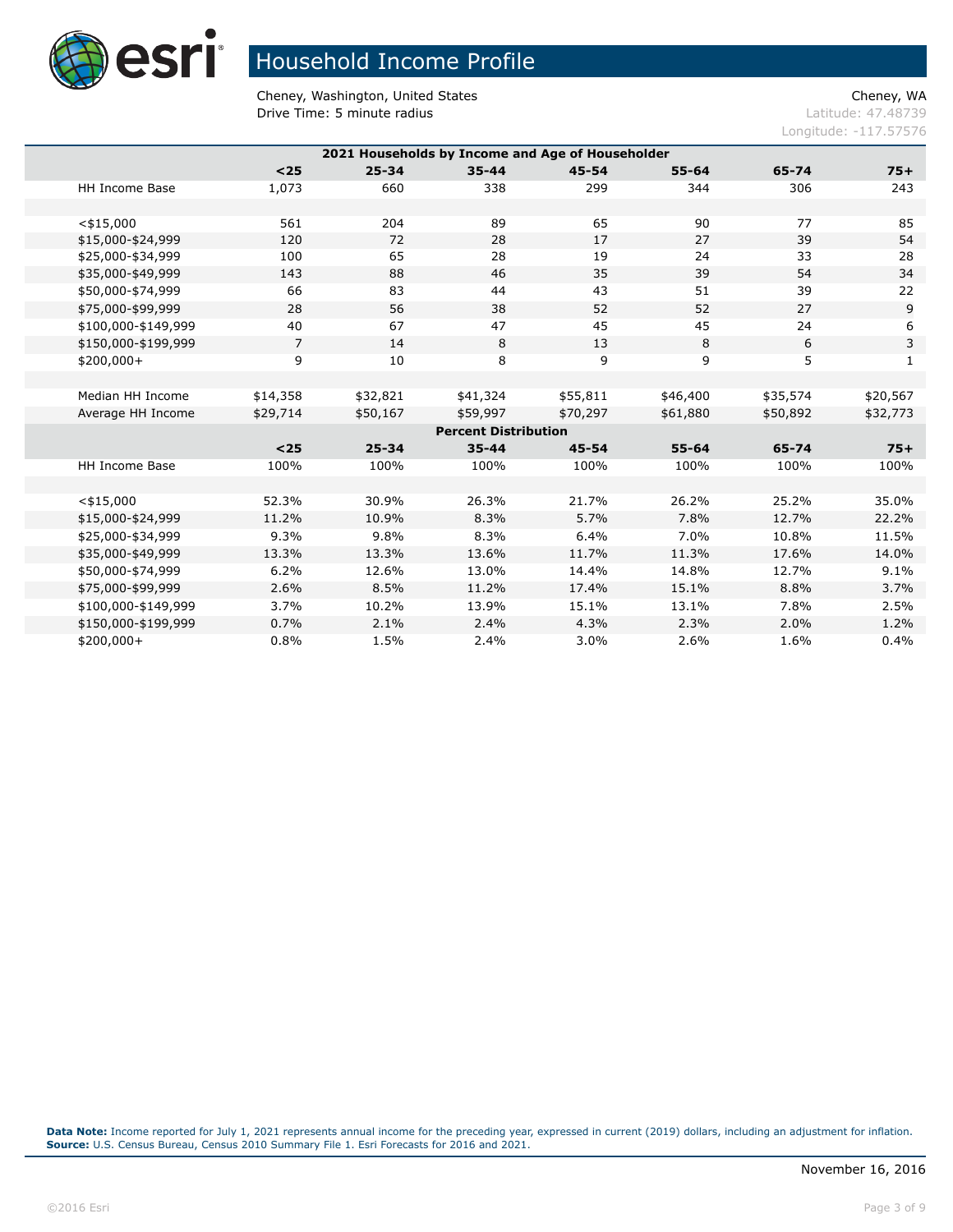

# Household Income Profile

Cheney, Washington, United States Cheney, WA **Drive Time: 10 minute radius Latitude: 47.48739** 

Longitude: -117.57576

|                        |        |        | 2016-2021 | 2016-2021          |
|------------------------|--------|--------|-----------|--------------------|
| Summary                | 2016   | 2021   | Change    | <b>Annual Rate</b> |
| Population             | 10,787 | 10,973 | 186       | 0.34%              |
| Households             | 3,869  | 3,941  | 72        | 0.37%              |
| Median Age             | 23.4   | 23.8   | 0.4       | 0.34%              |
| Average Household Size | 2.31   | 2.31   | 0.00      | $0.00\%$           |

|                             |               | 2016    |               | 2021           |  |
|-----------------------------|---------------|---------|---------------|----------------|--|
| <b>Households by Income</b> | <b>Number</b> | Percent | <b>Number</b> | <b>Percent</b> |  |
| Household                   | 3,869         | 100%    | 3,941         | 100%           |  |
| $<$ \$15,000                | 1,207         | 31.2%   | 1,338         | 34.0%          |  |
| \$15,000-\$24,999           | 468           | 12.1%   | 415           | 10.5%          |  |
| \$25,000-\$34,999           | 387           | 10.0%   | 367           | 9.3%           |  |
| \$35,000-\$49,999           | 417           | 10.8%   | 510           | 12.9%          |  |
| \$50,000-\$74,999           | 620           | 16.0%   | 438           | 11.1%          |  |
| \$75,000-\$99,999           | 308           | 8.0%    | 349           | 8.9%           |  |
| \$100,000-\$149,999         | 328           | 8.5%    | 363           | 9.2%           |  |
| \$150,000-\$199,999         | 67            | 1.7%    | 85            | 2.2%           |  |
| $$200,000+$                 | 67            | 1.7%    | 75            | 1.9%           |  |
|                             |               |         |               |                |  |
| Median Household Income     | \$31,098      |         | \$30,274      |                |  |
| Average Household Income    | \$47,900      |         | \$49,616      |                |  |
| Per Capita Income           | \$19,759      |         | \$20,326      |                |  |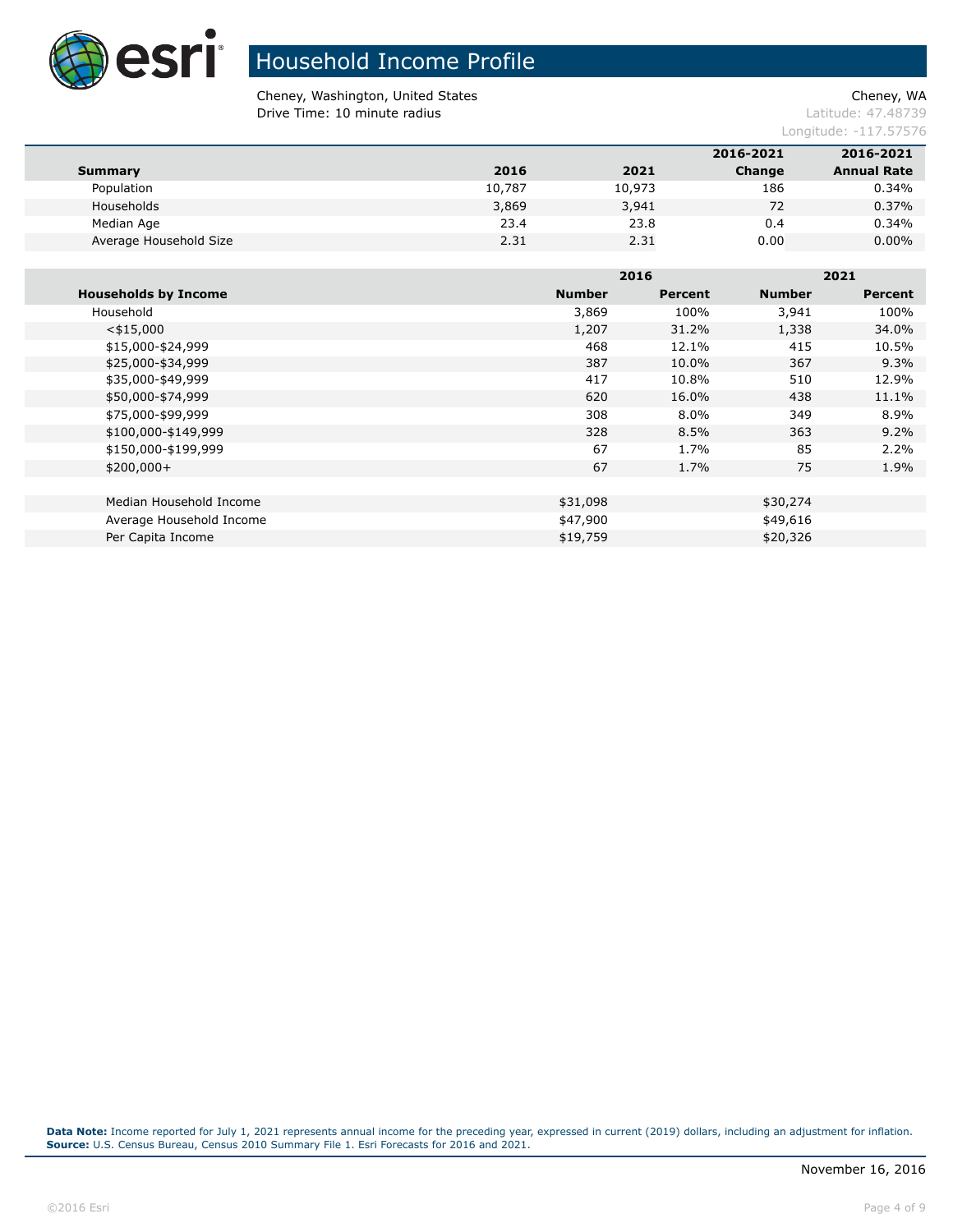

Cheney, Washington, United States Cheney, WA **Drive Time: 10 minute radius Latitude: 47.48739** 

Longitude: -117.57576

| 2016 Households by Income and Age of Householder |          |           |                             |           |           |                |                |  |  |
|--------------------------------------------------|----------|-----------|-----------------------------|-----------|-----------|----------------|----------------|--|--|
|                                                  | $25$     | $25 - 34$ | $35 - 44$                   | $45 - 54$ | $55 - 64$ | 65-74          | $75+$          |  |  |
| <b>HH Income Base</b>                            | 1,318    | 684       | 415                         | 422       | 437       | 342            | 250            |  |  |
|                                                  |          |           |                             |           |           |                |                |  |  |
| $<$ \$15,000                                     | 624      | 187       | 87                          | 73        | 94        | 67             | 76             |  |  |
| \$15,000-\$24,999                                | 185      | 76        | 39                          | 31        | 37        | 46             | 55             |  |  |
| \$25,000-\$34,999                                | 145      | 71        | 36                          | 28        | 31        | 41             | 35             |  |  |
| \$35,000-\$49,999                                | 136      | 73        | 47                          | 38        | 42        | 51             | 30             |  |  |
| \$50,000-\$74,999                                | 126      | 129       | 78                          | 89        | 94        | 67             | 36             |  |  |
| \$75,000-\$99,999                                | 34       | 56        | 46                          | 71        | 63        | 30             | $9$            |  |  |
| \$100,000-\$149,999                              | 47       | 68        | 62                          | 62        | 54        | 28             | $\overline{7}$ |  |  |
| \$150,000-\$199,999                              | 10       | 13        | 11                          | 15        | 10        | 6              | $\mathsf{2}$   |  |  |
| $$200,000+$                                      | 10       | 11        | 11                          | 14        | 13        | $\overline{7}$ | 1              |  |  |
|                                                  |          |           |                             |           |           |                |                |  |  |
| Median HH Income                                 | \$16,314 | \$36,256  | \$49,790                    | \$58,849  | \$52,684  | \$39,077       | \$23,528       |  |  |
| Average HH Income                                | \$30,444 | \$51,102  | \$62,422                    | \$70,548  | \$63,504  | \$53,453       | \$34,146       |  |  |
|                                                  |          |           | <b>Percent Distribution</b> |           |           |                |                |  |  |
|                                                  | $25$     | $25 - 34$ | $35 - 44$                   | 45-54     | $55 - 64$ | 65-74          | $75+$          |  |  |
| <b>HH Income Base</b>                            | 100%     | 100%      | 100%                        | 100%      | 100%      | 100%           | 100%           |  |  |
|                                                  |          |           |                             |           |           |                |                |  |  |
| $<$ \$15,000                                     | 47.3%    | 27.3%     | 21.0%                       | 17.3%     | 21.5%     | 19.6%          | 30.4%          |  |  |
| \$15,000-\$24,999                                | 14.0%    | 11.1%     | 9.4%                        | 7.3%      | 8.5%      | 13.5%          | 22.0%          |  |  |
| \$25,000-\$34,999                                | 11.0%    | 10.4%     | 8.7%                        | 6.6%      | 7.1%      | 12.0%          | 14.0%          |  |  |
| \$35,000-\$49,999                                | 10.3%    | 10.7%     | 11.3%                       | 9.0%      | 9.6%      | 14.9%          | 12.0%          |  |  |
| \$50,000-\$74,999                                | 9.6%     | 18.9%     | 18.8%                       | 21.1%     | 21.5%     | 19.6%          | 14.4%          |  |  |
| \$75,000-\$99,999                                | 2.6%     | 8.2%      | 11.1%                       | 16.8%     | 14.4%     | 8.8%           | 3.6%           |  |  |
| \$100,000-\$149,999                              | 3.6%     | 9.9%      | 14.9%                       | 14.7%     | 12.4%     | 8.2%           | 2.8%           |  |  |
| \$150,000-\$199,999                              | 0.8%     | 1.9%      | 2.7%                        | 3.6%      | 2.3%      | 1.8%           | 0.8%           |  |  |
| $$200,000+$                                      | 0.8%     | 1.6%      | 2.7%                        | 3.3%      | 3.0%      | 2.0%           | 0.4%           |  |  |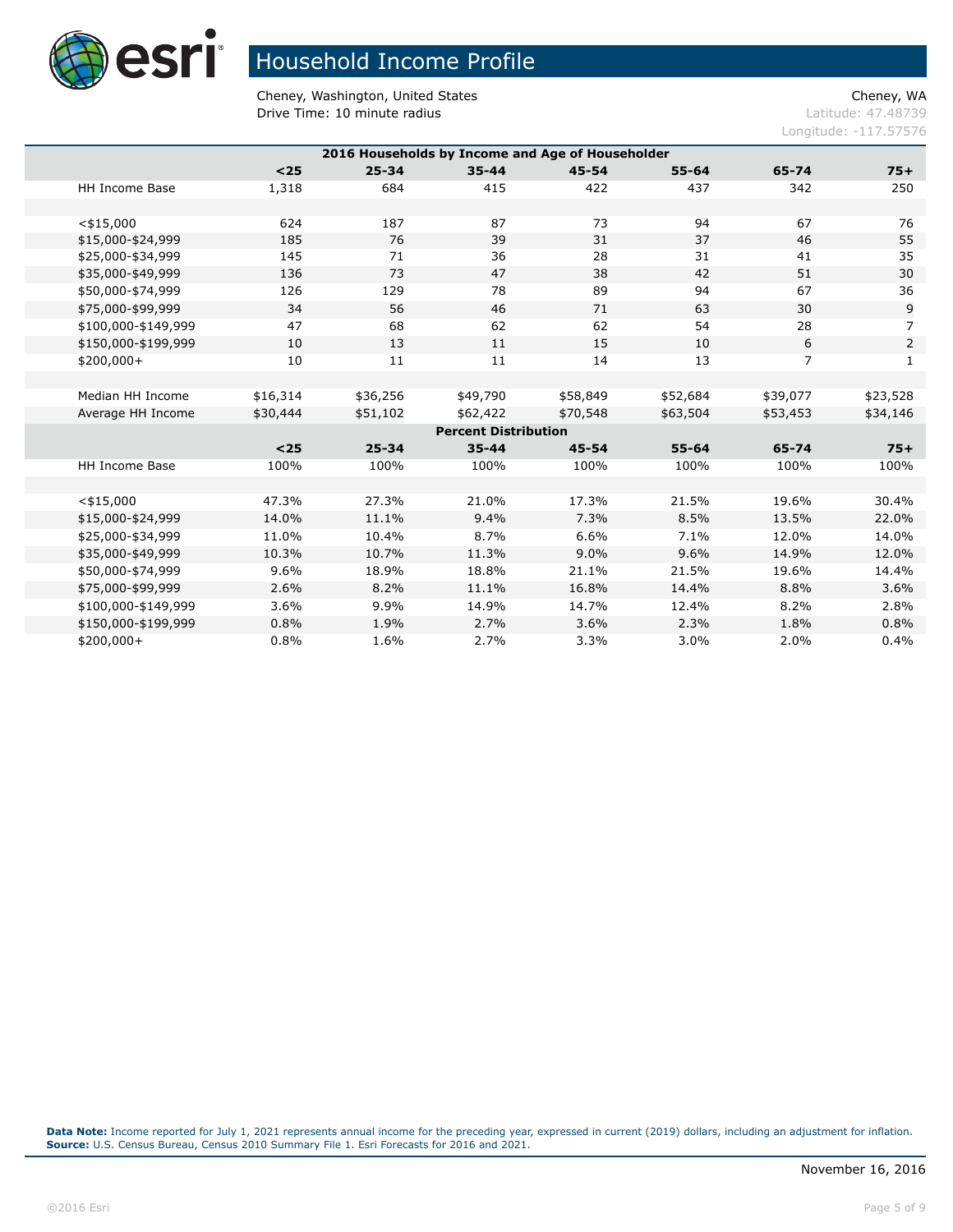

Cheney, Washington, United States Cheney, WA **Drive Time: 10 minute radius Latitude: 47.48739** 

Longitude: -117.57576

|                                                                   | 2021 Households by Income and Age of Householder |          |           |                             |           |           |          |          |  |
|-------------------------------------------------------------------|--------------------------------------------------|----------|-----------|-----------------------------|-----------|-----------|----------|----------|--|
| $25$<br>$25 - 34$<br>$55 - 64$<br>$35 - 44$<br>$45 - 54$<br>65-74 |                                                  |          |           |                             |           |           |          | $75+$    |  |
|                                                                   | <b>HH Income Base</b>                            | 1,212    | 772       | 441                         | 387       | 439       | 390      | 300      |  |
|                                                                   |                                                  |          |           |                             |           |           |          |          |  |
|                                                                   |                                                  | 630      | 230       | 104                         | 76        |           | 92       | 102      |  |
|                                                                   | $<$ \$15,000<br>\$15,000-\$24,999                | 136      | 80        | 35                          | 21        | 105<br>32 | 47       | 64       |  |
|                                                                   | \$25,000-\$34,999                                | 117      | 78        | 36                          | 25        | 30        | 43       | 39       |  |
|                                                                   |                                                  |          | 99        | 56                          | 41        | 47        | 66       | 42       |  |
|                                                                   | \$35,000-\$49,999                                | 158      |           |                             |           |           |          |          |  |
|                                                                   | \$50,000-\$74,999                                | 74       | 98        | 58                          | 57        | 67        | 54       | 29       |  |
|                                                                   | \$75,000-\$99,999                                | 32       | 71        | 54                          | 72        | 70        | 39       | 11       |  |
|                                                                   | \$100,000-\$149,999                              | 47       | 84        | 71                          | 62        | 60        | 33       | 8        |  |
|                                                                   | \$150,000-\$199,999                              | 9        | 18        | 14                          | 19        | 13        | 8        | 3        |  |
|                                                                   | $$200,000+$                                      | 10       | 13        | 13                          | 14        | 14        | 9        | 1        |  |
|                                                                   |                                                  |          |           |                             |           |           |          |          |  |
|                                                                   | Median HH Income                                 | \$14,440 | \$34,589  | \$46,451                    | \$61,199  | \$51,304  | \$37,267 | \$21,473 |  |
|                                                                   | Average HH Income                                | \$30,064 | \$52,459  | \$65,510                    | \$75,250  | \$66,725  | \$54,541 | \$33,417 |  |
|                                                                   |                                                  |          |           | <b>Percent Distribution</b> |           |           |          |          |  |
|                                                                   |                                                  | $<$ 25   | $25 - 34$ | $35 - 44$                   | $45 - 54$ | $55 - 64$ | 65-74    | $75+$    |  |
|                                                                   | <b>HH Income Base</b>                            | 100%     | 100%      | 100%                        | 100%      | 100%      | 100%     | 100%     |  |
|                                                                   |                                                  |          |           |                             |           |           |          |          |  |
|                                                                   | $<$ \$15,000                                     | 52.0%    | 29.8%     | 23.6%                       | 19.6%     | 23.9%     | 23.6%    | 34.0%    |  |
|                                                                   | \$15,000-\$24,999                                | 11.2%    | 10.4%     | 7.9%                        | 5.4%      | 7.3%      | 12.1%    | 21.3%    |  |
|                                                                   | \$25,000-\$34,999                                | 9.7%     | 10.1%     | 8.2%                        | 6.5%      | 6.8%      | 11.0%    | 13.0%    |  |
|                                                                   | \$35,000-\$49,999                                | 13.0%    | 12.8%     | 12.7%                       | 10.6%     | 10.7%     | 16.9%    | 14.0%    |  |
|                                                                   | \$50,000-\$74,999                                | 6.1%     | 12.7%     | 13.2%                       | 14.7%     | 15.3%     | 13.8%    | 9.7%     |  |
|                                                                   | \$75,000-\$99,999                                | 2.6%     | 9.2%      | 12.2%                       | 18.6%     | 15.9%     | 10.0%    | 3.7%     |  |
|                                                                   | \$100,000-\$149,999                              | 3.9%     | 10.9%     | 16.1%                       | 16.0%     | 13.7%     | 8.5%     | 2.7%     |  |
|                                                                   | \$150,000-\$199,999                              | 0.7%     | 2.3%      | 3.2%                        | 4.9%      | 3.0%      | 2.1%     | 1.0%     |  |
|                                                                   | \$200,000+                                       | 0.8%     | 1.7%      | 2.9%                        | 3.6%      | 3.2%      | 2.3%     | 0.3%     |  |
|                                                                   |                                                  |          |           |                             |           |           |          |          |  |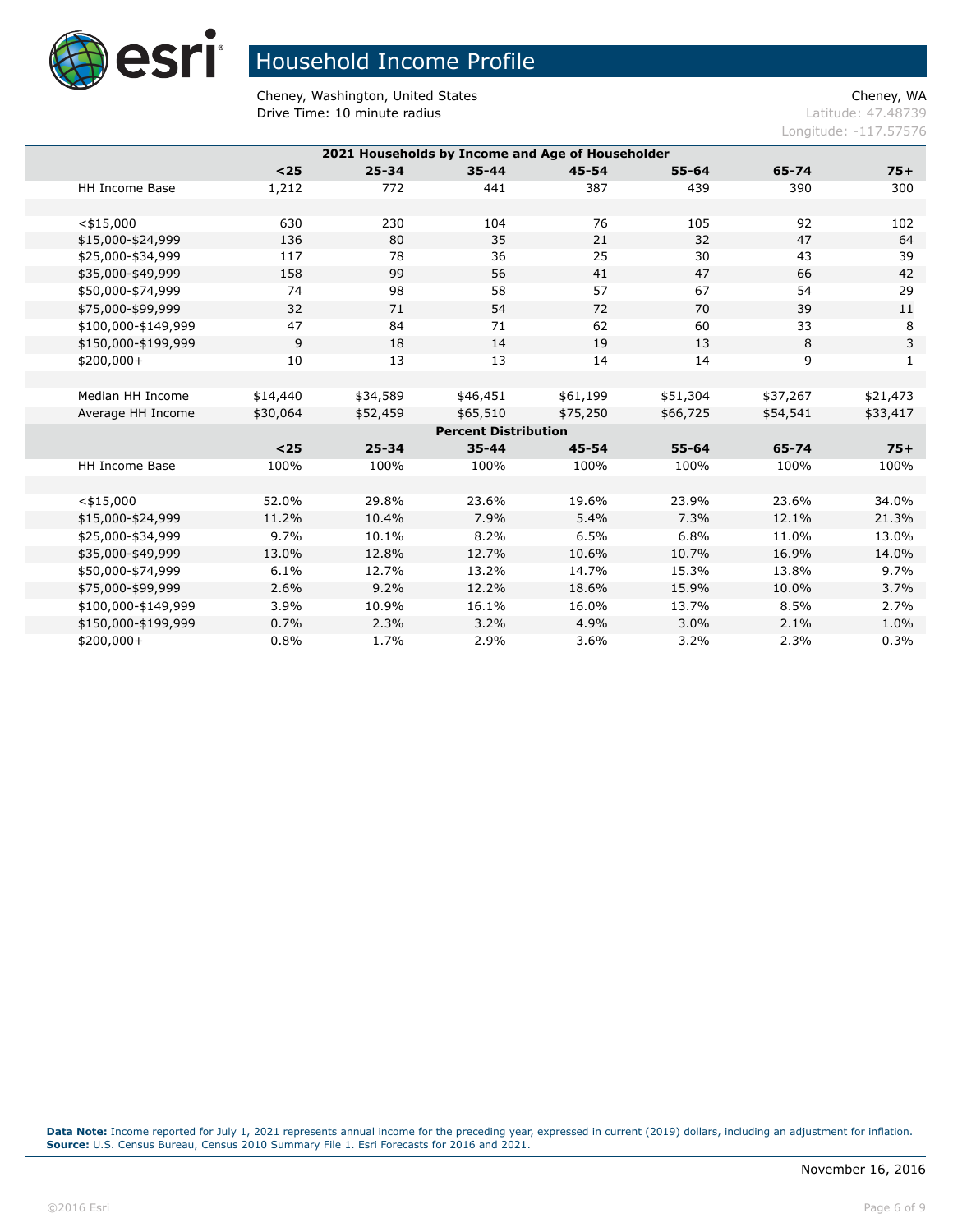

# Household Income Profile

Cheney, Washington, United States Cheney, WA **Drive Time: 15 minute radius Latitude: 47.48739** 

Longitude: -117.57576

|        |        | 2016-2021 | 2016-2021          |
|--------|--------|-----------|--------------------|
| 2016   | 2021   | Change    | <b>Annual Rate</b> |
| 14,710 | 15,097 | 387       | 0.52%              |
| 5,334  | 5,480  | 146       | 0.54%              |
| 24.5   | 25.0   | 0.5       | 0.40%              |
| 2.40   | 2.41   | 0.01      | 0.08%              |
|        |        |           |                    |

|                             |               | 2016    |               | 2021    |
|-----------------------------|---------------|---------|---------------|---------|
| <b>Households by Income</b> | <b>Number</b> | Percent | <b>Number</b> | Percent |
| Household                   | 5,334         | 100%    | 5,480         | 100%    |
| $<$ \$15,000                | 1,354         | 25.4%   | 1,505         | 27.5%   |
| \$15,000-\$24,999           | 592           | 11.1%   | 532           | $9.7\%$ |
| \$25,000-\$34,999           | 526           | 9.9%    | 512           | 9.3%    |
| \$35,000-\$49,999           | 590           | 11.1%   | 686           | 12.5%   |
| \$50,000-\$74,999           | 950           | 17.8%   | 684           | 12.5%   |
| \$75,000-\$99,999           | 534           | 10.0%   | 614           | 11.2%   |
| \$100,000-\$149,999         | 536           | 10.0%   | 632           | 11.5%   |
| \$150,000-\$199,999         | 129           | 2.4%    | 168           | 3.1%    |
| $$200,000+$                 | 124           | 2.3%    | 147           | 2.7%    |
|                             |               |         |               |         |
| Median Household Income     | \$39,043      |         | \$38,301      |         |
| Average Household Income    | \$55,291      |         | \$58,857      |         |
| Per Capita Income           | \$21,985      |         | \$23,226      |         |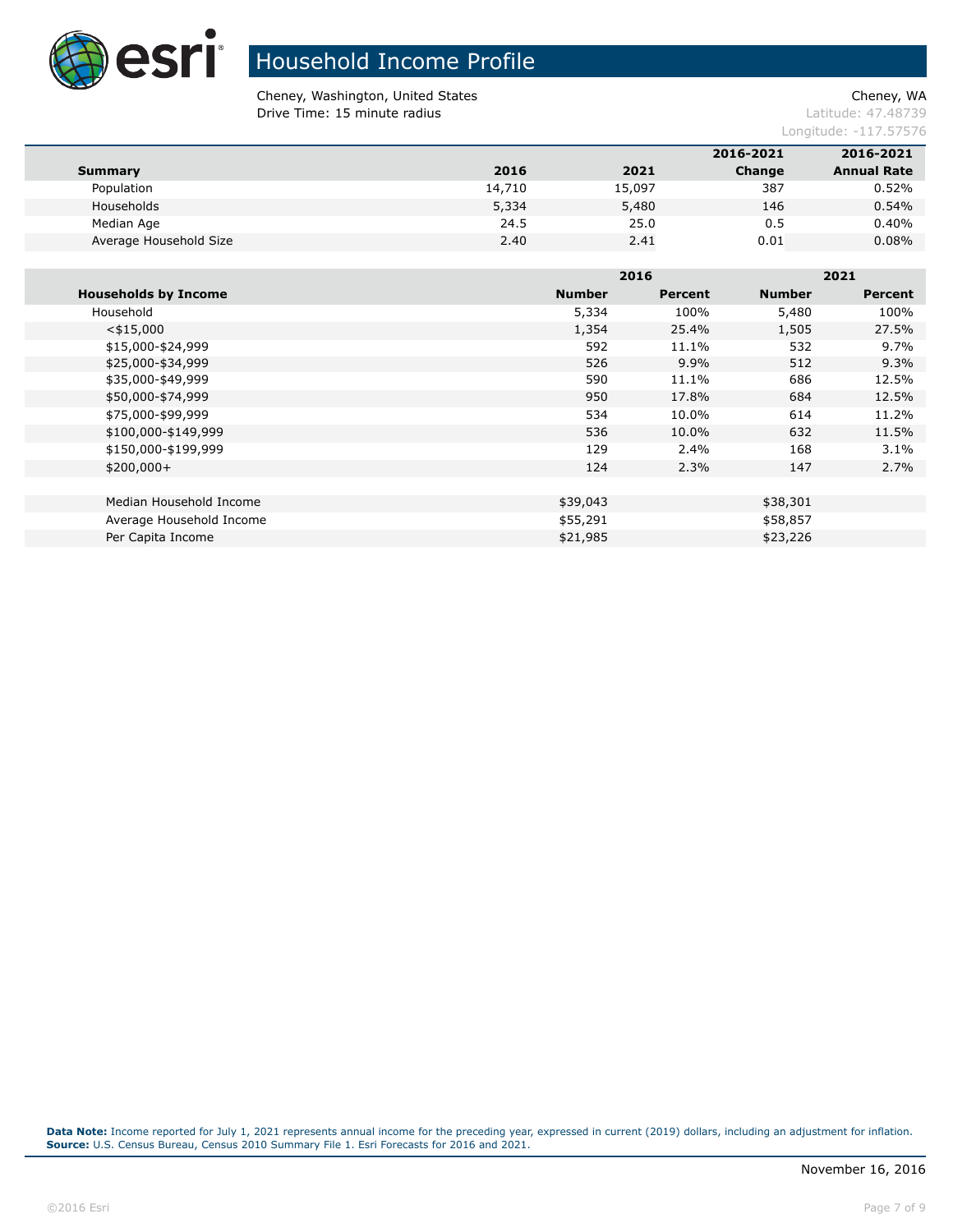

Cheney, Washington, United States Cheney, WA **Drive Time: 15 minute radius Latitude: 47.48739** 

Longitude: -117.57576

| 2016 Households by Income and Age of Householder |          |           |                             |           |           |          |                |  |
|--------------------------------------------------|----------|-----------|-----------------------------|-----------|-----------|----------|----------------|--|
|                                                  | $25$     | $25 - 34$ | $35 - 44$                   | $45 - 54$ | $55 - 64$ | 65-74    | $75+$          |  |
|                                                  |          |           |                             |           |           |          |                |  |
| <b>HH Income Base</b>                            | 1,395    | 900       | 655                         | 709       | 736       | 569      | 370            |  |
|                                                  |          |           |                             |           |           |          |                |  |
| $<$ \$15,000                                     | 643      | 209       | 103                         | 94        | 123       | 86       | 96             |  |
| \$15,000-\$24,999                                | 195      | 94        | 57                          | 45        | 56        | 66       | 79             |  |
| \$25,000-\$34,999                                | 154      | 92        | 54                          | 46        | 52        | 67       | 62             |  |
| \$35,000-\$49,999                                | 146      | 98        | 74                          | 62        | 72        | 88       | 50             |  |
| \$50,000-\$74,999                                | 142      | 178       | 127                         | 156       | 167       | 126      | 54             |  |
| \$75,000-\$99,999                                | 41       | 88        | 84                          | 132       | 119       | 58       | 12             |  |
| \$100,000-\$149,999                              | 51       | 100       | 112                         | 112       | 97        | 52       | 12             |  |
| \$150,000-\$199,999                              | 11       | 24        | 24                          | 33        | 23        | 12       | 3              |  |
| $$200,000+$                                      | 11       | 18        | 20                          | 29        | 28        | 15       | $\overline{2}$ |  |
|                                                  |          |           |                             |           |           |          |                |  |
| Median HH Income                                 | \$17,028 | \$42,429  | \$55,742                    | \$64,890  | \$57,316  | \$45,275 | \$26,184       |  |
| Average HH Income                                | \$31,339 | \$56,629  | \$69,855                    | \$77,884  | \$70,948  | \$59,198 | \$36,109       |  |
|                                                  |          |           | <b>Percent Distribution</b> |           |           |          |                |  |
|                                                  | $<$ 25   | $25 - 34$ | $35 - 44$                   | $45 - 54$ | $55 - 64$ | 65-74    | $75+$          |  |
| <b>HH Income Base</b>                            | 100%     | 100%      | 100%                        | 100%      | 100%      | 100%     | 100%           |  |
|                                                  |          |           |                             |           |           |          |                |  |
| $<$ \$15,000                                     | 46.1%    | 23.2%     | 15.7%                       | 13.3%     | 16.7%     | 15.1%    | 25.9%          |  |
| \$15,000-\$24,999                                | 14.0%    | 10.4%     | 8.7%                        | 6.3%      | 7.6%      | 11.6%    | 21.4%          |  |
| \$25,000-\$34,999                                | 11.0%    | 10.2%     | 8.2%                        | 6.5%      | 7.1%      | 11.8%    | 16.8%          |  |
| \$35,000-\$49,999                                | 10.5%    | 10.9%     | 11.3%                       | 8.7%      | 9.8%      | 15.5%    | 13.5%          |  |
| \$50,000-\$74,999                                | 10.2%    | 19.8%     | 19.4%                       | 22.0%     | 22.7%     | 22.1%    | 14.6%          |  |
| \$75,000-\$99,999                                | 2.9%     | 9.8%      | 12.8%                       | 18.6%     | 16.2%     | 10.2%    | 3.2%           |  |
| \$100,000-\$149,999                              | 3.7%     | 11.1%     | 17.1%                       | 15.8%     | 13.2%     | 9.1%     | 3.2%           |  |
| \$150,000-\$199,999                              | 0.8%     | 2.7%      | 3.7%                        | 4.7%      | 3.1%      | 2.1%     | 0.8%           |  |
| \$200,000+                                       | 0.8%     | 2.0%      | 3.1%                        | 4.1%      | 3.8%      | 2.6%     | 0.5%           |  |
|                                                  |          |           |                             |           |           |          |                |  |